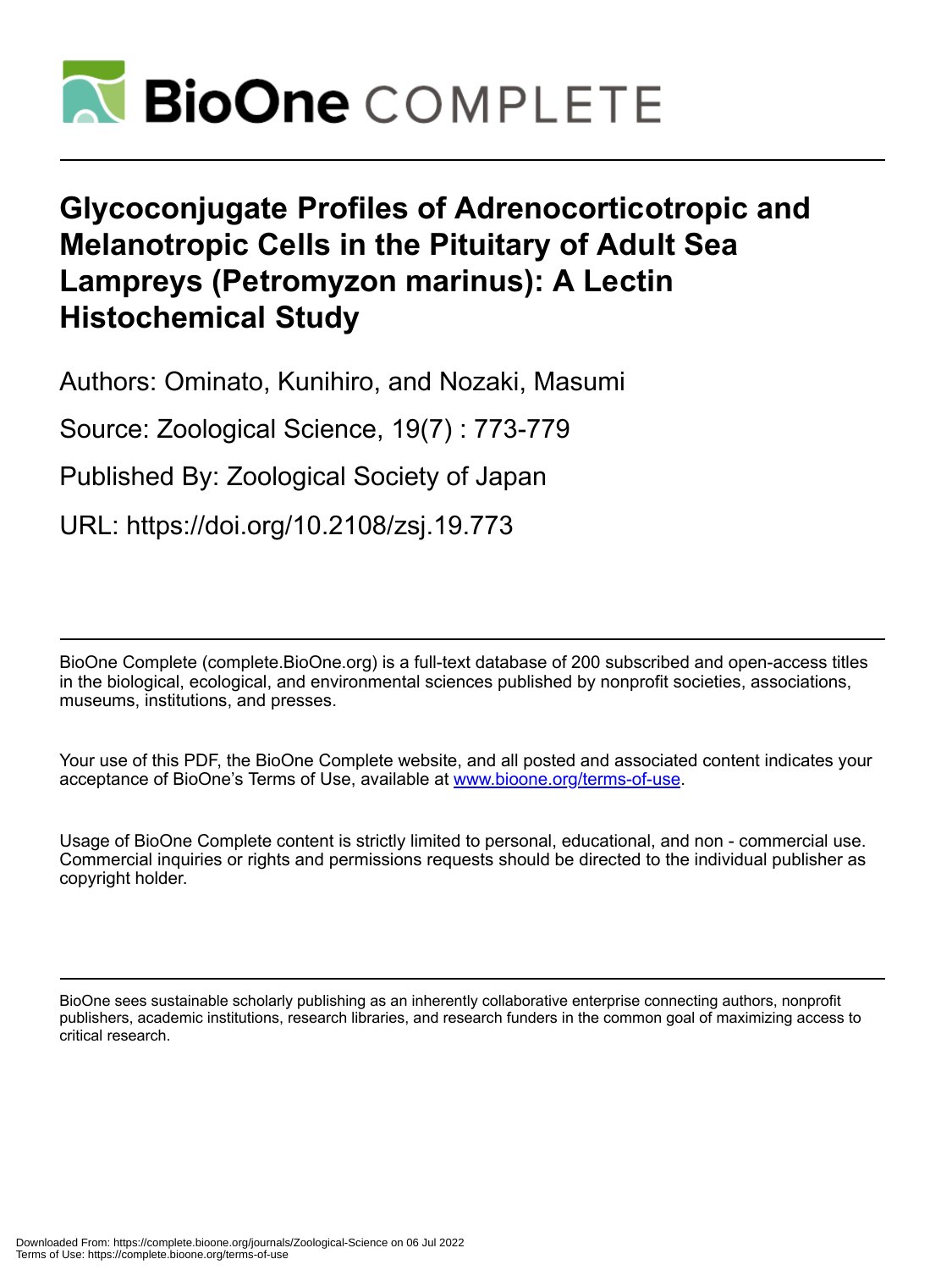# **Glycoconjugate Profiles of Adrenocorticotropic and Melanotropic Cells in the Pituitary of Adult Sea Lampreys (***Petromyzon marinus***): A Lectin Histochemical Study**

Kunihiro Ominato and Masumi Nozaki\*

*Sado Marine Biological Station, Faculty of Science, Niigata University, Tassha, Aikawa, Sado, Niigata 952-2135, Japan*

**ABSTRACT**—In the lamprey, adrenocorticotropin (ACTH) and melanotropins (MSHs) are produced from two distinct precursors, proopiocortin (POC) and proopiomelanotropin (POM). Both POC and POM have been suggested to be glycoproteins. The present study aimed to demonstrate glycoconjugates in ACTH and MSH cells in the pituitary of adult sea lampreys (*Petromyzon marinus*) by means of a lectin histochemistry. A total of 19 kinds of lectins were tested. ACTH cells were distributed in both the rostral pars distalis and the proximal pars distalis, and were stained positively with N-acetylglucosamine binding lectins (i.e., succinylated wheat germ agglutinin), N-acetylgalactosamine binding lectins (i.e., soybean agglutinin), Dmannose binding lectins (i.e., *Lens culinaris* agglutinin), and D-galactose binding lectins (i.e., *Erythrina cristagall* lectin). MSH cells were distributed in the pars intermedia, and were stained with N-acetylgalactosamine binding lectins (i.e., *Dolichos biflorus* agglutinin), D-mannose binding lectin (*Pisum sativum* agglutinin) and D-galactose binding lectins (i.e., peanut agglutinin).

These results suggested that ACTH and MSH cells produce different types of glycoconjugates which may be attributed to the difference in glycoconjugate moieties between the precursor proteins, POC and POM.

**Key words:** lamprey pituitary, adrenocorticotropin, melanotropin, lectin histochemistry, glycoconjugate

# **INTRODUCTION**

Adrenocorticotropin (ACTH) and melanotropins (MSHs) are produced from a common precursor protein, proopiomelanocortin (POMC), by posttranslational proteolytic cleavage (Nakanishi *et al*., 1979; Dores *et al*., 1993). Tetrapod, dogfish and sturgeon POMCs have one N-glycosylation site within a region of γ-MSH or γ-MSH-like (Amemiya *et al*., 1997). Furthermore, an N-glycosylation site has been observed in a CLIP in mice and rats, whereas human and bovine POMC molecules contain an O-glycosylation site within the N-terminal peptide (Smith and Funder, 1988). Thus, there is a possibility that POMCs of these animals are synthesized as a glycoprotein. On the other hand, salmon POMC has no  $\gamma$ -MSH and no glycosylation site within the molecule (Kawauchi *et al*., 1981; Kitahara *et al*., 1988; Salbert *et al*., 1992). In support of above evidence, tetrapod ACTH cells have been shown to contain glycoprotein. For example, rat ACTH cells are weakly Periodic-acid-Schiff

\* Corresponding author: Tel: +81-259-75-2012; Fax: +81-259-75-2870. E-mail: nozaki@cc.niigata-u.ac.jp

(PAS)-positive (Bowie *et al*., 1974), and their secretory granules are reactive with concanavalin A (Inoue and Kurosumi, 1980). On the other hand, salmon ACTH cells are virtually chromophobic and PAS-negative (Ball and Baker, 1969).

Lampreys and hagfish are the only two extant representatives of the oldest class of vertebrates, Agnatha. Among adenohypophysial hormones, ACTH and MSHs have been isolated from the lamprey pituitary (Takahashi *et al*., 1995a). Unlike gnathostome vertebrates, they were found to be encoded in two distinct genes in the lamprey (Heinig *et al*., 1995; Takahashi *et al*., 1995b): One gene encoding nasohypophysial factor (NHF; Sower *et al*., 1995), ACTH and βendorphin in turn from the N-terminus (Fig. 1e), and the other encoding MSH-B, MSH-A and another β-endorphin (Fig. 3e). Nevertheless, ACTH and MSH cells were found in the pars distalis and the pars intermedia, respectively, as well as those of gnathostome vertebrates (Nozaki *et al*., 1995).

Both precursors of lamprey ACTH and MSHs, proopiocortin (POC) and proopiomelanotropin (POM), have been shown to be glycoproteins: POC contains N-glycosylation sites within both NHF and ACTH, whereas POM contains an N-glycosylation site within β-endorphin (Takahashi *et al*.,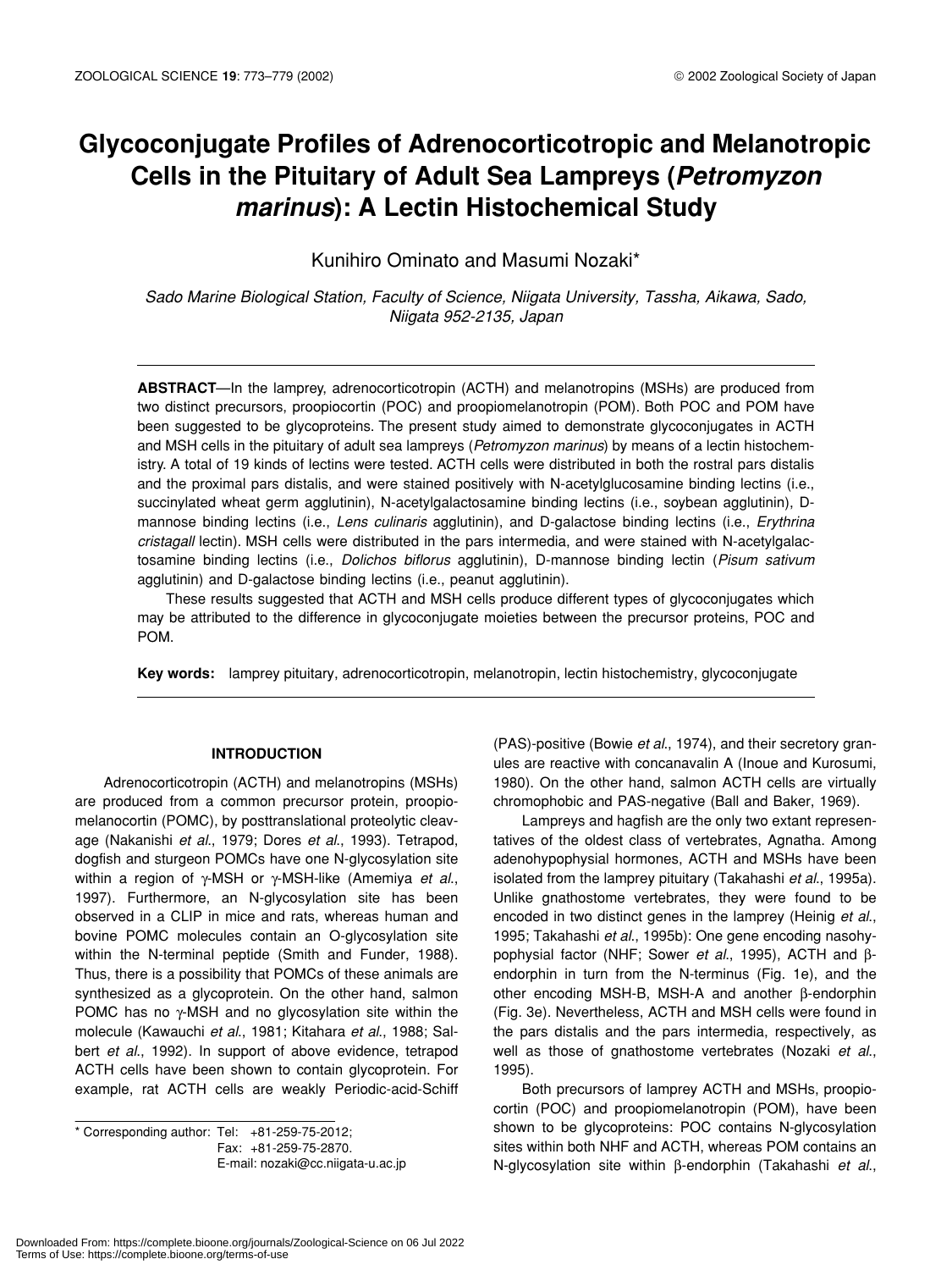

Fig. 1. Two successive sagittal sections (a and c) through the pituitary of an adult sea lamprey, stained with (a) anti-lamprey NHF, and (c) biotin conjugated-succinylated wheat germ agglutinin (s-WGA), respectively. The areas outlined by rectangles in a and c are enlarged and shown in b and d. (e) Schematic diagram of lamprey proopiocortin (POC) showing the glycosylation site (#)(Sower *et al*., 1995; Takahashi *et al*., 1995b). Arrowheads in b and d indicate same cells. PI, pars intermedia; PPD, proximal pars distalis; RPD, rostral pars distalis. Scale bars:  $a$  and  $c$ , 200  $\mu$ m;  $b$  and  $d$ , 20  $\mu$ m.

1995b; Figs. 1e, 3e). In agreement with this biochemical evidence, lamprey ACTH cells appear to correspond to aldehyde fuchsin (AF)-positive and PAS-positive basophils of the rostral and proximal pars distalis (Nozaki *et al*., 1995). The lamprey MSH cells appear to correspond to chromophobes or PAS-positive cells of the pars intermedia (Ball and Baker, 1969; Hardisty and Baker, 1982).

Lectins are naturally occurring glycoproteins, which selectively bind non-covalently to carbohydrate residues. It is for this reason that they are of interest and are used in cytochemistry. However, only a few studies have been conducted on the lectin cytochemistry in the pituitary even in higher vertebrates (Inoue and Kurosumi, 1980; Komuro and Shioda, 1981; Kurosaki *et al*., 1995). In the lamprey pituitary, although basophils in both the rostral and the proximal pars distalis have been identified to be ACTH cells (Nozaki *et al*., 1995), they were described as different cell types in earlier studies, since they exhibited different affinity to AF and PAS (Hardisty and Baker, 1982). Such difference in basophils between the rostral and the proximal pars distalis may be attributed to the difference in the glycoconjugate moieties of POC.

The aim of this study was to demonstrate glycoconjugates in ACTH and MSH cells in the pituitary of adult sea lampreys by means of a lectin histochemistry. Special attention was paid to detect any difference in ACTH cells between the rostral and the proximal pars distalis.

# **MATERIALS AND METHODS**

#### **Animals**

Twenty adult sea lampreys (*Petromyzon marinus*) of both sexes were used. They were collected in May and June 1997 during their upstream spawning migration from the sea, from traps located at the upstream end of a salmon ladder on the Cocheco River in Dover, New Hampshire, U.S.A. The animals were transported to the Fish Hatchery of University of New Hampshire, and were kept in a fresh water flow through system supplied with ambient local reservoir water, under natural photoperiod up to one month. They were approximately 65 cm in total length and weighed approximately 900 g at the time sacrifice.

#### **Tissue preparations**

They were killed by decapitation after being anesthetized by immersion in ethyl m-aminobenzonate methane-sulfonate (MS222). After rapid removal of the dorsal fibrocranium and exposure of the dorsal surface of the brain, the dissected brain and the attached pituitary were immersed in Bouin-Hollande sublimate solution (Romeis, 1948) for about 24 hr. The fixed tissues were put in 70% ethanol, and were supplied to us by Prof. Stacia A. Sower, Univer-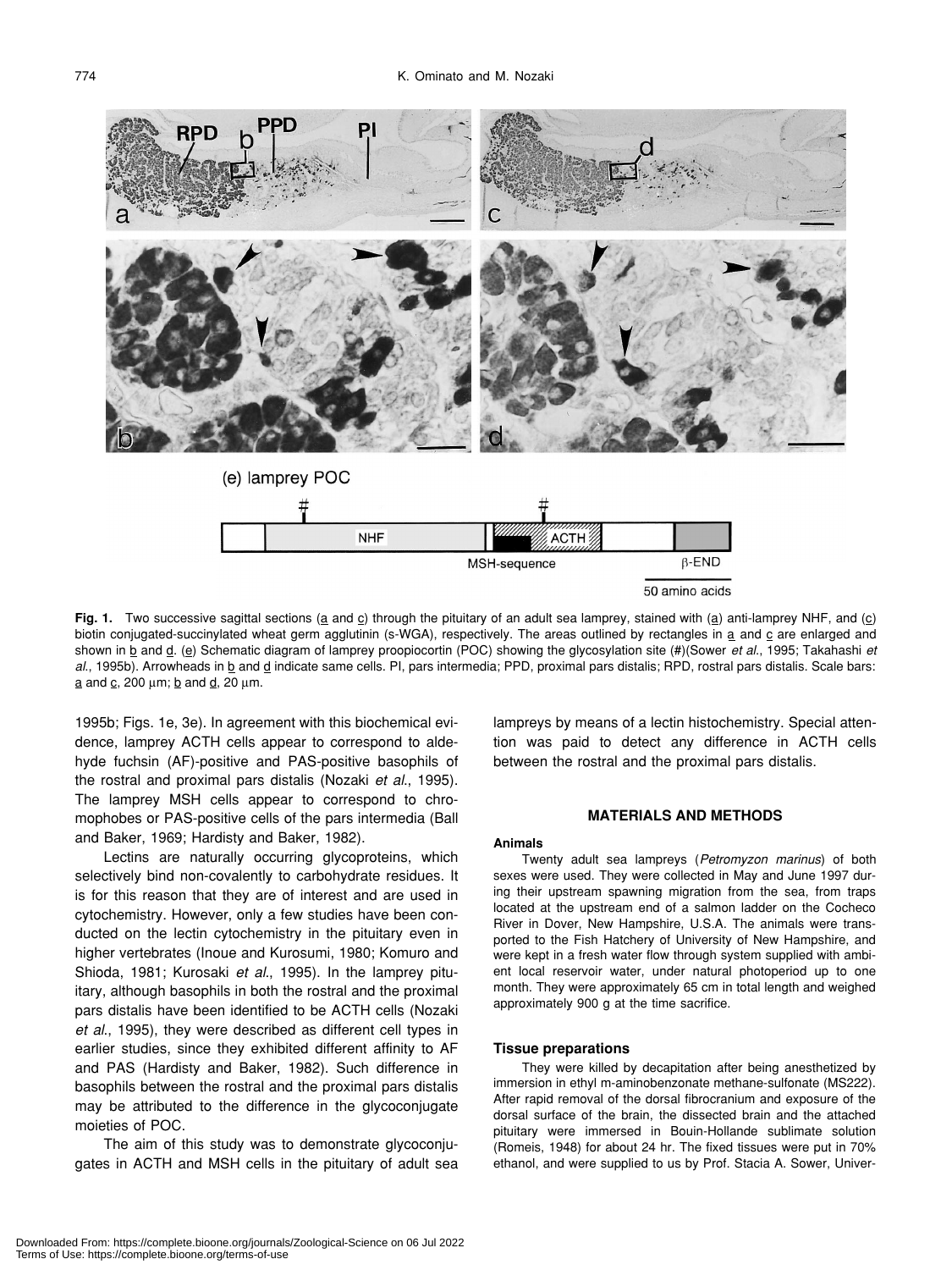sity of New Hampshire. The tissues were dehydrated through a series of solutions with increasing concentrations of ethanol. Deposited mercuric chloride was removed by treatment with iodinepotassium iodine in 90% ethanol for 1-2 day. Tissues were embedded in Paraplast, and serial sagittal sections of 6 µm were mounted on glass slides.

## **Antisera and Lectins**

Antisera used were anti-lamprey NHF (lot No. 9207-09-08, optimal working dilution, 1:20,000; Sower *et al*., 1995) and anti-lamprey MSH-B (lot No. 9311, optimal working dilution, 1:8,000; Nozaki *et al*., 1995). These antisera have been validated for localization of ACTH and MSH cells, respectively, in the sea lamprey pituitary (Sower *et al*., 1995; Nozaki *et al*., 1995). The biotinylated lectins used were listed in Table 1, together with applied concentrations and inhibitory sugar. They were purchased from Vector Laboratories, Inc.

#### **Histochemistry**

Immunohistochemical staining was performed by use of a Vectastain avidin-biotin peroxidase complex (Elite ABC) kit. In brief, sections were deparaffinized in xylene, hydrated in a graded ethanol series, and washed in phosphate-buffered saline (10 mM sodium phosphate, 0.15 M sodium chloride, pH 7.5; PBS). All pro-

**Table 1.** Biotinylated lectins used in the present study

| Acronym of<br>lectins | Concentration (µg/ml) |         | Inhibitory  |
|-----------------------|-----------------------|---------|-------------|
|                       | Tested range          | Optimum | sugar       |
| BSL-I*                | 1                     | 1       | D-galactose |
| <b>BSL-II</b>         | 1                     | 1       | D-galactose |
| Con A                 | $0.08 - 1$            | 0.1     | D-mannose   |
| <b>DBA</b>            | $0.3 - 1$             | 0.5     | GalNAc      |
| <b>DSL</b>            | 1                     | 1       | GIcNAc      |
| <b>ECL</b>            | $0.5 - 1$             | 0.5     | D-galactose |
| Jacalin               | 1                     | 1       | GalNAc      |
| <b>LCA</b>            | $0.1 - 1$             | 0.2     | D-mannose   |
| LEL                   | $0.5 - 1$             | 0.5     | GIcNAc      |
| <b>PNA</b>            | $0.07 - 1$            | 0.1     | D-galactose |
| <b>PSA</b>            | $0.2 - 1$             | 0.25    | D-mannose   |
| <b>RCA-I</b>          | $0.5 - 1$             | 0.5     | D-galactose |
| <b>SBA</b>            | $0.25 - 1$            | 0.5     | GalNAc      |
| <b>SJA</b>            | 1                     | 1       | GalNAc      |
| <b>STL</b>            | $0.5 - 1$             | 0.5     | GIcNAc      |
| UEA-I                 | 1                     | 1       | L-fucose    |
| <b>VVA</b>            | $0.3 - 1$             | 0.5     | GalNAc      |
| <b>WGA</b>            | $0.1 - 1$             | 0.16    | GIcNAc      |
| s-WGA                 | $0.12 - 1$            | 0.16    | GIcNAc      |

\*BSL-I, *Bandeiraea simplicifolia* lectin I; BSL-II, *Bandeiraea simplicifolia* lectin II; Con A, concanavalin A; DBA, *Dolichos biflorus* agglutinin; DSL, *Datura stramoniu* lectin; ECL, *Erythrina cristagall* lectin; LCA, *Lens culinaris* agglutinin; LEL, *Lycopersicon esculentum* (tomato) lectin; PNA, peanut agglutinin; PSA, *Pisum sativum* agglutinin; RCA-I, *Ricinus communis* agglutinin I; SBA, soybean agglutinin; SJA, *Sophora japonica* agglutinin; STL, *Solanum tuberosum* (potato) lectin; UEA-I, *Ulex europaeus* agglutinin I; VVA, *Vicia villosa* agglutinin; WGA, wheat germ agglutinin; s-WGA, succinylated wheat germ agglutinin.

cedures were performed at room temperature, and incubations were performed in close humid chambers. First, the tissue sections were incubated for 30 min in methanol containing 0.3% hydrogen peroxide to block endogenous peroxidase activities, and washed in PBS. To reduce nonspecific staining, sections were treated with normal goat serum for 30 min. Primary antisera were applied to the sections for about 12 hr, and the biotinylated secondary antibody solution and ABC reagent were each applied for 1 hr. The final reaction product was visualized with 3,3'-diaminobenzidine tetrahydrochloride in 10 mM Tris-HCl containing 0.003% hydrogen peroxide. The sections were then counterstained with hematoxylin, washed in running water, dehydrated through an increased ethanol series, and mounted in Entellan (Merck). Lectin cytochemistry was also performed by use of a

Vectastain avidin-biotin peroxidase complex (Elite ABC) kit. The staining procedures were followed as those of above-mentioned immunostaining, but in the case of Con A staining, 0.05 M Tris-HCl buffered saline (pH 7.6, TBS) was used as a substitute for PBS. Thus, biotin-conjugated lectins were applied for sections for about 12 hr, instead of primary antibodies and biotinylated secondary antibody. In control experiments of lectin cytochemistry, biotinylated lectins were preincubated with 0.1 M of the specific inhibitory sugar (see Table 1) for 1 hr before cytochemistry.

#### **Enzyme treatment of the paraffin sections**

Some dewaxed sections were treated with trypsin before lectin cytochemistry (Brooks *et al*., 1997). For trypsinization, sections were incubated with 12.5 mg of trypsin (from porcine pancreas, 12,000–15,000 BAEE units/ mg, Wako Inc., Japan) and 100 mg of calcium chloride in 100 ml of TBS for 10 min at room temperature.

# **Evaluation of lectin cytochemistry in ACTH and MSH cells**

Although many lectins gave positive reaction in the lamprey pituitary, only those, which gave positive reaction in the cytoplasm of most NHF-positive cells, were considered to be ACTH-positive lectins. Similarly, only lectins, which gave positive reaction in the cytoplasm of most MSH-B-positive cells, were considered to be MSH-positive lectins.

# **RESULTS**

Three different types of glycoconjugate-positive cells were revealed by lectin cytochemistry. The first and second types of cells corresponded with ACTH and MSH cells, respectively. The third type of cells was stained positively by Con A and VVA, and was found in the ventral half of the proximal pars distalis (data not shown, see Nozaki *et al*., 1999). The last type of cells was also stained by several anti-LH-related gonadotropin (GTH) antibodies, and was considered to be GTH cells.

# **ACTH cells**

Positive reaction to anti-lamprey NHF was found in most cells of the rostral pars distalis and a few cells scattering in the proximal pars distalis (Fig. 1a–b). These results agreed well with those reported by Sower *et al*. (1995) in the same species using the same antibody.

Glycoconjugate-positive reaction to WGA and s-WGA was found in most cells of the rostral pars distalis and a few cells dispersed in the proximal pars distalis (Fig. 1c–d).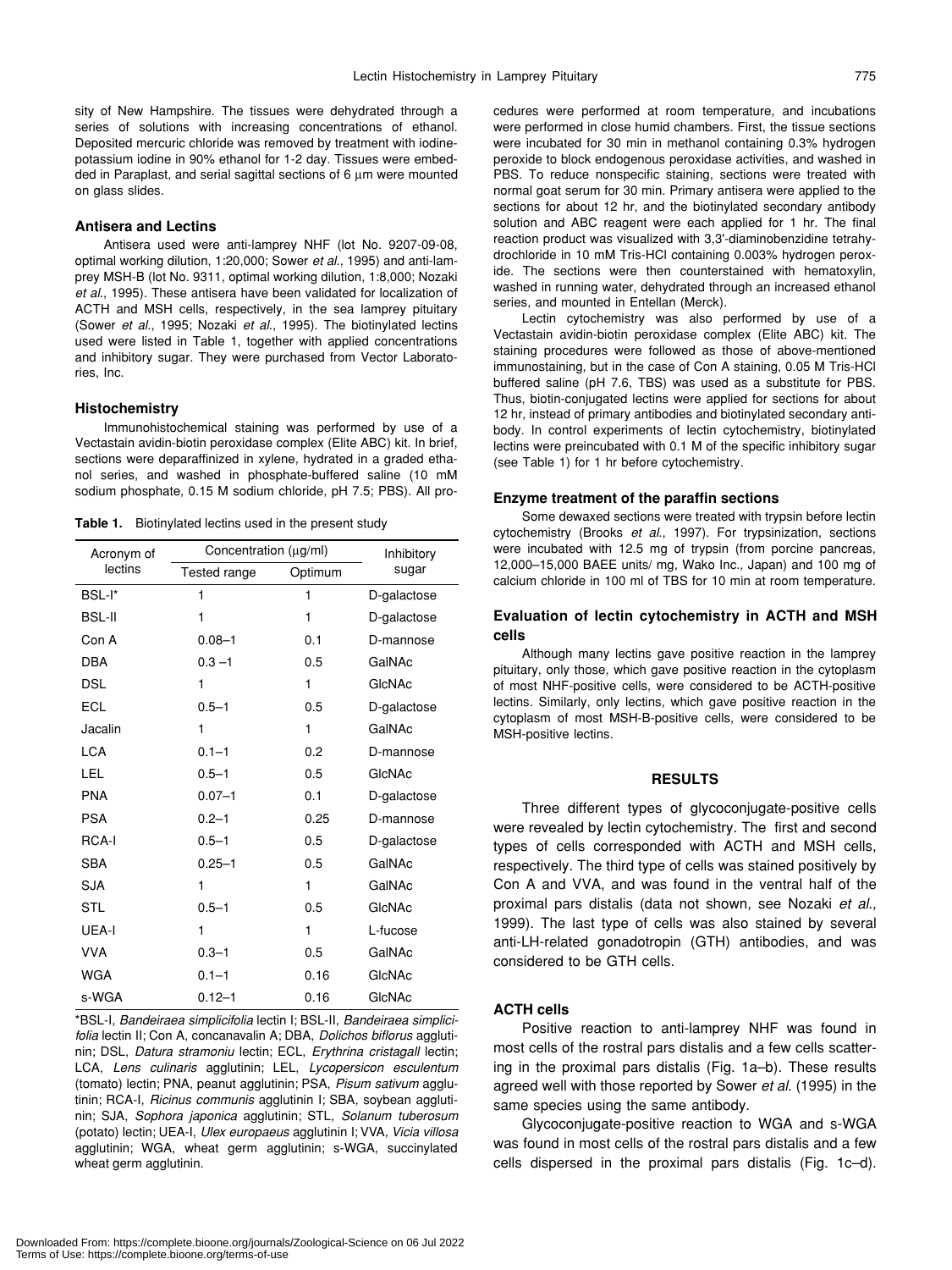

Fig. 2. Two sagittal sections (a and c) through the pituitary of adult sea lampreys, stained with (a) biotin conjugated-Pisum sativum agglutinin (PSA), and (c) biotin conjugated-*Sophora japonica* agglutinin (SJA), respectively. The areas outlined by rectangles in a and c are enlarged and shown in b and d. In a and b, note also PSA-positive reaction in almost all PI cells. PI, pars intermedia; PPD, proximal pars distalis; RPD, rostral pars distalis. Scale bars:  $\underline{a}$  and  $\underline{c}$ , 200  $\mu$ m;  $\underline{b}$  and  $\underline{d}$ , 20  $\mu$ m.

**Table 2.** Results on lectin staining in lamprey ACTH cells.

| Lectins*     | Inhibitory<br>sugar | Reactivity             |                    |
|--------------|---------------------|------------------------|--------------------|
|              |                     | RPD**                  | <b>PPD</b>         |
| <b>WGA</b>   | GIcNAc              | $++^{\star\star\star}$ | $^{++}$            |
| S-WGA        | GIcNAc              | $^{++}$                | $^{++}$            |
| LEL.         | GIcNAc              | $+^{t)}$               | $+^{t)}$           |
| <b>SBA</b>   | GalNAc              | $^{++}$                | $^{++}$            |
| <b>SJA</b>   | GalNAc              | $++$ <sup>t)</sup>     | $++$ <sup>t)</sup> |
| <b>DBA</b>   | GalNAc              | $+$                    | $+$                |
| <b>VVA</b>   | GalNAc              | $+$                    | $\ddot{}$          |
| <b>LCA</b>   | D-mannose           | $^{++}$                | $^{++}$            |
| <b>PSA</b>   | D-mannose           | $+$                    | $^{++}$            |
| <b>ECL</b>   | D-galactose         | $+$                    | $+$                |
| <b>BSL-I</b> | D-galactose         | $+$ <sup>t)</sup>      | $+^{t)}$           |

\*The remaining lectins listed in Table 1 gave no positive reaction in ACTH cells.

\*\*RPD, Rostral pars distalis; PPD, Proximal pars distalis.

\*\*\*++, Moderately intense reaction; +, Weak reaction.

t)Positive reaction after trypsin treatment.

These two lectins-positive cells were identical with those stained by anti-lamprey NHF (Fig. 1a–d). A faint to moderately intense glycoconjugate-positive reaction was found in NHF-positive cells in both the rostral and proximal pars distalis by SBA, DBA, VVA, LCA, PSA and ECL (Table 2 and Fig. 2a–b). After trypsinization of sections, NHF-positive cells in both the rostral and proximal pars distalis were also stained by LEL, SJA and BSL-I (Table 2 and Fig. 2c–d). Thus, no difference in lectin reactivity of ACTH cells was detected between the rostral and the proximal pars distalis.

# **MSH cells**

As we have previously demonstrated (Nozaki *et al*., 1995), positive reaction to anti-lamprey MSH-B was found in almost all cells of the pars intermedia (Fig. 3a–b). DBA-, VVA-, PSA- and PNA-positive reaction was found in MSH-B-positive cells (Table 3, Fig. 2a–b, 3c–d, 4a–b). After trypsinization of sections, cells in the pars intermedia were stained positively by LEL, SBA and BSL-I (Table 3, Fig. 4c– d).

## **DISCUSSION**

In the present study, ACTH cells, which were stained by anti-lamprey NHF (Sower *et al*., 1995; Nozaki *et al*., 1995), were also positive for N-acetylglucosamine binding lectins (WGA and s-WGA), N-acetylgalactosamine binding lectins (SBA, SJA, DBA, and VVA), D-mannose binding lectins (LCA and PSA) and D-galactose binding lectins (ECL). On the other hand, MSH cells immunopositive for anti-lamprey MSH-B (Nozaki *et al*., 1995) were stained by N-acetylgalactosamine binding lectins (DBA, SBA and VVA), D-mannose binding lectin (PSA) and D-galactose binding lectins (PNA and BSL- I). These results suggested that ACTH and MSH cells produce different types of glycoconjugates which may be attributed to the difference in glycoconjugate moieties between the precursor proteins, POC and POM.

The present study confirmed that both precursors of lamprey ACTH and MSHs, POC and POM, have been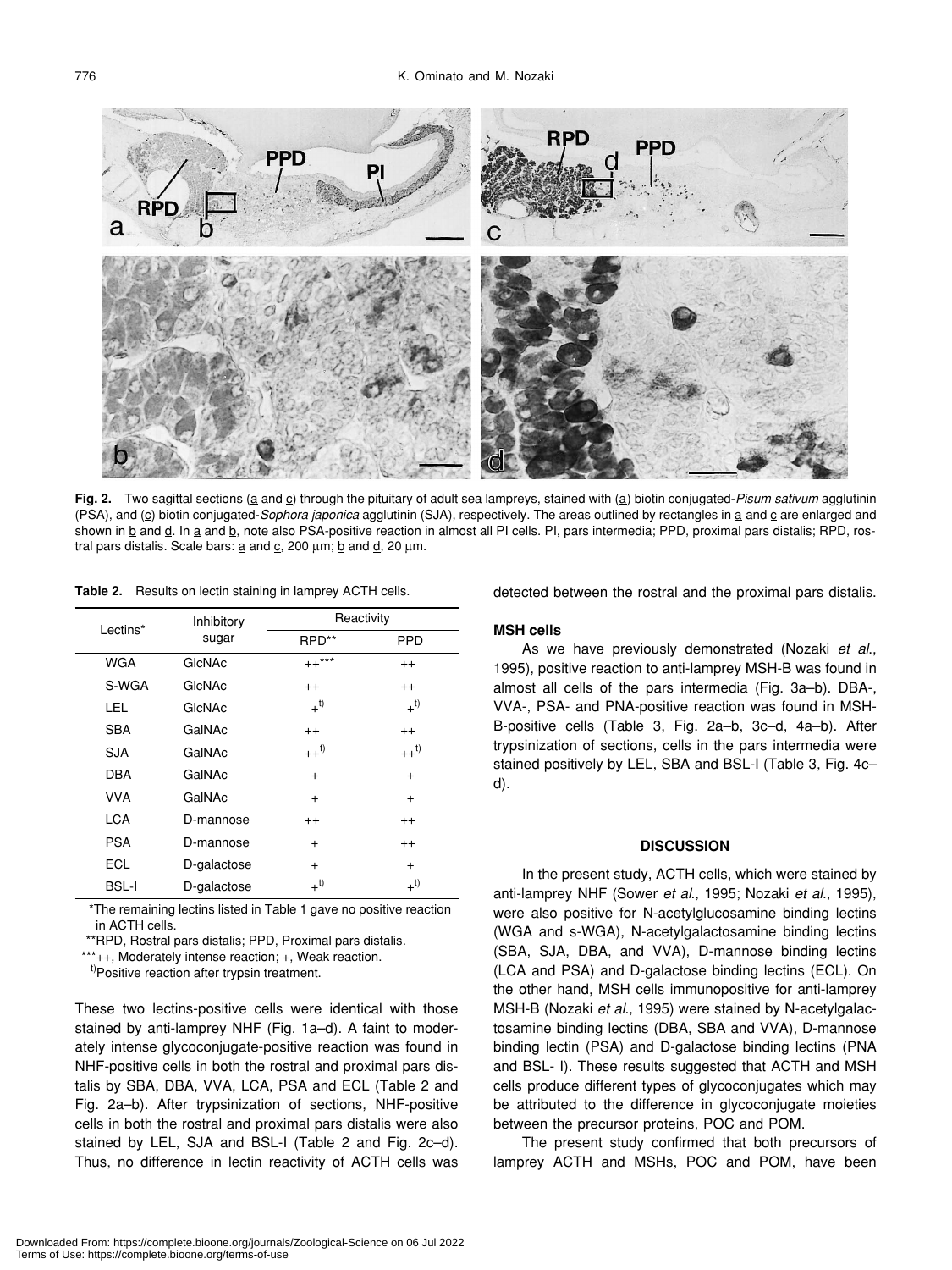

Fig. 3. Two adjacent sagittal sections (a and c) through the pituitary of an adult sea lamprey, stained with (a) anti-lamprey MSH-B, and (c) biotin conjugated-*Dolichos biflorus* agglutinin (DBA), respectively. The areas outlined by rectangles in a and c are enlarged and shown in b and d. (e), Schematic diagram of lamprey proopiomelanotropin (POM) showing the glycosylation site (#)(Takahashi *et al*., 1995b). PI, pars intermedia; PPD, proximal pars distalis; RPD, rostral pars distalis. Scale bars:  $\underline{a}$  and  $\underline{c}$ , 200  $\mu$ m;  $\underline{b}$  and  $\underline{d}$ , 20  $\mu$ m.



Fig. 4. Two sagittal sections (a and c) through the pituitary of adult sea lampreys, stained with (a) biotin conjugated-peanut agglutinin (PNA), and (c) biotin conjugated- *Bandeiraea simplicifolia* lectin I (BSL-I), respectively. The areas outlined by rectangles in a and c are enlarged and shown in  $\underline{b}$  and  $\underline{d}$ . PI, pars intermedia. Scale bars:  $\underline{a}$  and  $\underline{c}$ , 200  $\mu$ m;  $\underline{b}$  and  $\underline{d}$ , 20  $\mu$ m.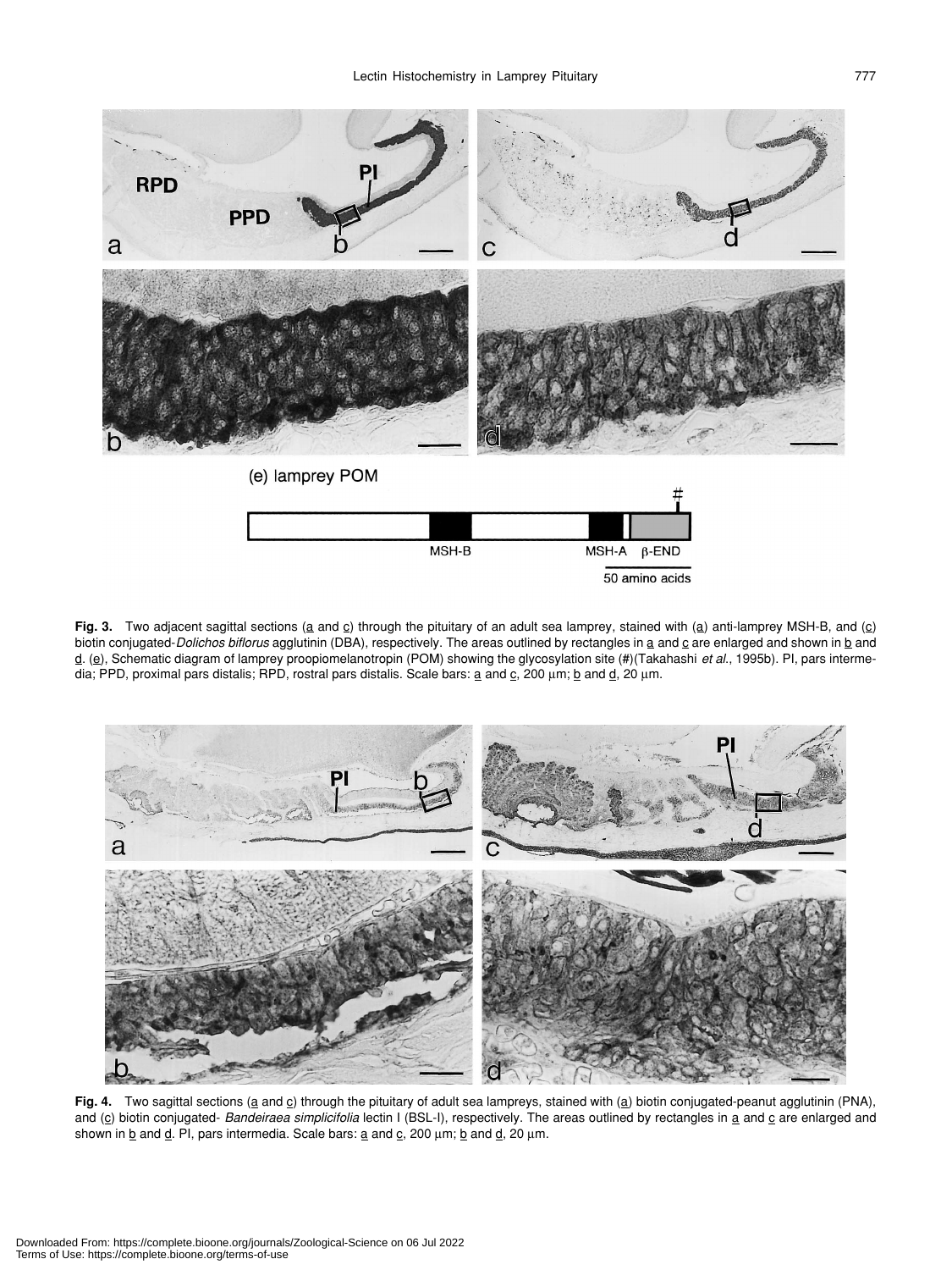| Lectins*     | Inhibitory sugar | Reactivity |
|--------------|------------------|------------|
| LEL          | GIcNAc           | $+***$     |
| <b>DBA</b>   | GalNAc           | $++$       |
| <b>SBA</b>   | GalNAc           | $+^{t)}$   |
| <b>VVA</b>   | GalNAc           | $\ddot{}$  |
| <b>PSA</b>   | D-mannose        | $\ddot{}$  |
| <b>PNA</b>   | D-galactose      | $\ddot{}$  |
| <b>BSL-I</b> | D-galactose      | $+^{t)}$   |

**Table 3.** Results on lectin staining in lamprey MSH cells.

\*The remaining lectins listed in Table 1 gave no positive reaction in MSH cells.

\*\*++, Moderately intense reaction; +, Weak reaction.

t)Positive reaction after trypsin treatment.

shown to be glycoproteins (Takahashi *et al*., 1995b). Indeed, NHF was isolated during an attempt to identify a GTH homologue in adult sea lamprey pituitaries, and was shown to be a dimeric glycoprotein (Sower *et al*., 1995). Previous immunocytochemical study in the lamprey pituitary also reported that ACTH-immunopositive cells were identical with basophils stained by AF and PAS in the rostral and proximal pars distalis (Nozaki *et al*., 1995).

In the present study, no difference in lectin stainability of ACTH cells was detected between the rostral and the proximal pars distalis. Thus, the present results contrasted to those of earlier studies using tinctorial stain, in which basophils (=ACTH cells) in the rostral and the proximal pars distalis were often described as different cell types, since they exhibited different affinity to AF and PAS (Hardisty and Baker, 1982). For example, basophils in the rostral pars distalis were found before metamorphosis, whereas those in the proximal pars distalis appeared at the end of metamorphosis (Hardisty and Baker, 1982). It was also reported that basophils in the proximal pars distalis degranulate during gonadal maturation and are relatively inactive in spent animals (Holmes and Ball, 1974; Hardisty and Baker, 1982). However, NHF-like and ACTH-like immunoreactivities are demonstrable in the younger ammocoetes, even when PAS reaction is completely absent from either cells of the rostral or the proximal pars distalis (Sower *et al*., 1995; Nozaki *et al*., 2001). Thus, affinity to PAS staining does not coincide with the NHF/ACTH-immunoreactivity in ACTH cells. It seems likely that basophilic substance reactive to PAS and/ or AF may be related to the granular formation, but not to POC.

The pars intermedia cells of the lamprey pituitary were described as chromophobes or PAS-positive cells (Ball and Baker, 1969; Hardisty and Baker, 1982). The present study demonstrated that carbohydrate moiety was very similar among pars intermedia cells. Immunohistochemical study also showed that almost all cells of the pars intermedia were MSH cells (Nozaki *et al*., 1995). The difference in response to PAS reaction among MSH cells may reflect different stages in the secretory cycle of a single functional cell type.

Although POMC of most species has been proven to be a glycoprotein, the functional significance of the glycosylation of POMC has never been established. For example, there is no difference in the processing or secretion of peptides between non-glycosylated and glycosylated prohormones in mice (Jenks *et al*., 1985). Jenks *et al*. (1985) suggested that the presence of the carbohydrate on POMC might simply reflect the evolutionary history of the protein. Further studies are needed to know why POMC is evolved as a glycoprotein.

ACTH, MSHs, growth hormone (GH) and GTH appear to be major adenohypophysial hormones in the lamprey. Very recently, a cDNA coding conserved amino acid sequence in gnathostome GHs has been cloned from the sea lamprey pituitary, followed by the isolation of the mature protein from the sea lamprey pituitary (Sower and Kawauchi, 2001; Kawauchi *et al*., 2002). That protein was identified to be lamprey GH by demonstrating an increase of expression of lamprey IGF gene in the liver (Sower and Kawauchi, 2001; Kawauchi *et al*., 2002). Subsequent immunohistochemical study has revealed that GH-like cells are found in most cells dsitributed in the dorsal half of the proximal pars distalis (Nozaki *et al*., 2001; Kawauchi *et al*., 2002). Moreover, although GTH has not yet been isolated from the lamprey, GTH-like cells are found in most cells distributed in the ventral half of the proximal pars distalis of the sea lamprey pituitary (Nozaki *et al*., 1999). Those four types of cells occupy almost all parts of the sea lamprey adenohypophysis, and indeed there is little room for other cells in the pituitary. Lamprey GH is a single protein and does not contain glycoconjugate in the molecle (Kawauchi *et al*., 2002). Thus, the present lectin histochemistry demonstrated glycoconjugates in all cell types (ACTH, MSH and GTH) which contain glycoconjugates in the hormonal molecules in the sea lamprey pituitary (for GTH, see Nozaki *et al*., 1999).

Although different results were obtained among lectins, which share the same inhibitory sugar, the reason for such differences in responsiveness among lectins is not known at the present time.

#### **ACKNOWLEDGEMENTS**

We are grateful to Professor Stacia A. Sower, University of New Hampshire, USA, who supplied fixed lamprey pituitaries used in the present study.

#### **REFERENCES**

- Amemiya Y, Takahashi A, Dores RM, Kawauchi H (1997) Sturgeon proopiomelanocortin has a remnant of gamma-melanotropin. Biochem Biophys Res Commun 230: 452–456
- Ball JN, Baker BI (1969) The pituitary gland: Anatomy and histophysiology. In "Fish Physiology" vol 2 Ed by WS Hoar and DJ Randall, Academic Press, New York/London, pp 1–110
- Bowie EP, Williams MG, Edward GR (1974) Evidence for PAS positive reaction of the corticotroph granules of the rat adenohypophysis. Histochemistry 38: 281–284
- Brooks SA, Leathem AJC, Shumacher U (1997) Lectin histochemistry